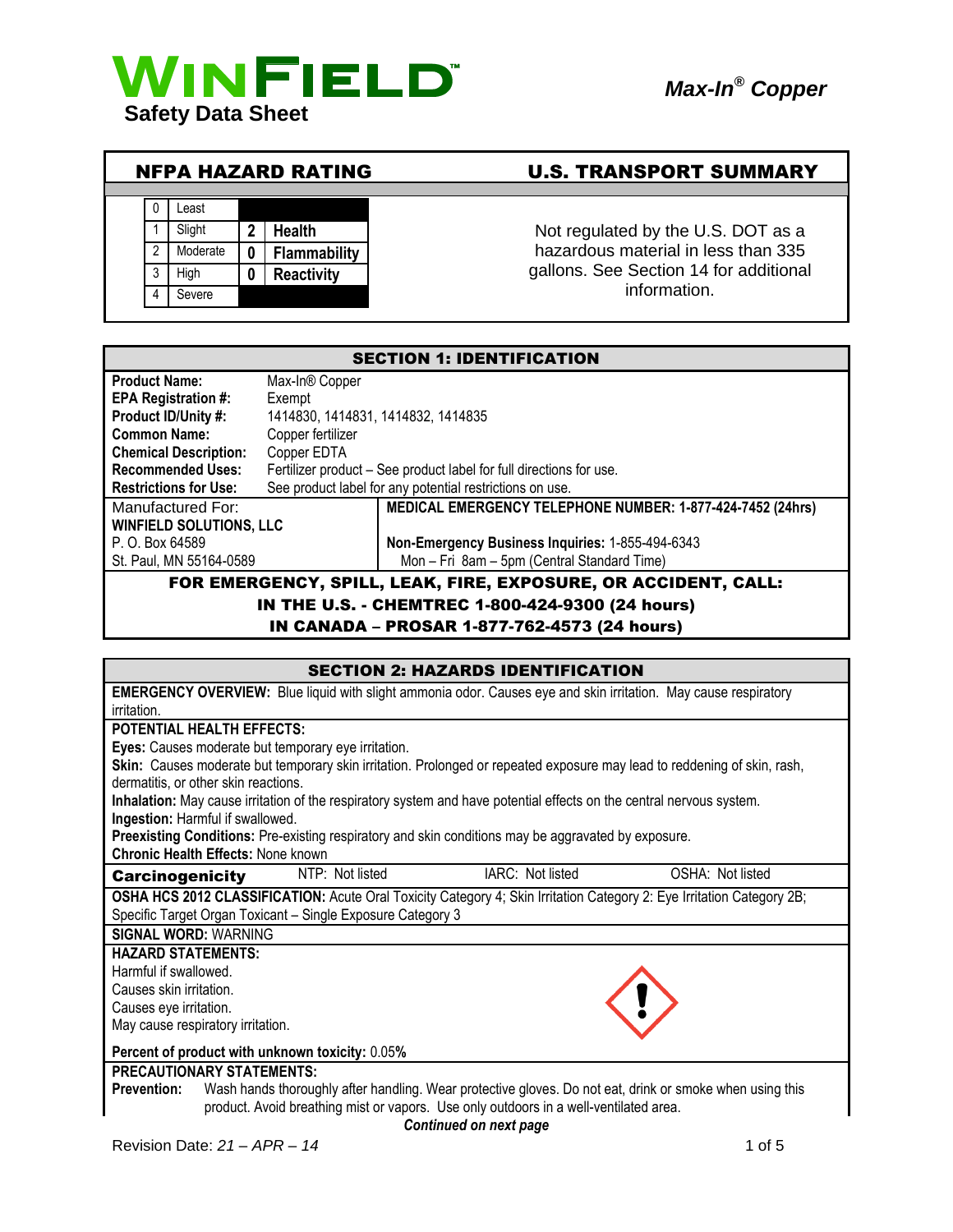# *Max-In® Copper*

**Response: If Swallowed:** Immediately call a poison control center (1-877-424-7452) or doctor for treatment advice. Rinse mouth. **If on skin:** Wash with plenty of water. If skin irritation occurs: Get medical attention. Take off contaminated clothing and wash before reuse. **If in eyes:** Rinse cautiously with water for 15 minutes. Remove contact lenses, if present and easy to do. Continue rinsing. If eye irritation persists: Get medical attention. **If inhaled:** Remove person to fresh air and keep comfortable for breathing. Call a poison control center (1-877- 424-7452) or doctor for treatment advice if you feel unwell. **Storage:** Store in a well-ventilated place. Keep container tightly closed. Store locked up. **Disposal:** Dispose of contents/container in accordance with Federal, state and local regulations.

| <b>SECTION 3: COMPOSITION/INFORMATION ON INGREDIENTS</b>                                                                       |                   |  |  |
|--------------------------------------------------------------------------------------------------------------------------------|-------------------|--|--|
| $%$ (wt)                                                                                                                       | <b>CAS Reg. #</b> |  |  |
| $30.0 - 35.0\%$                                                                                                                | 67989-88-2        |  |  |
| $< 3.0\%$                                                                                                                      | 7664-41-7         |  |  |
|                                                                                                                                |                   |  |  |
| *Ingredients not specifically listed are non-hazardous and are considered to be confidential business information under 29 CFR |                   |  |  |
| 1910.1200(i).<br>.                                                                                                             |                   |  |  |
|                                                                                                                                |                   |  |  |

See Section 8 for exposure limits.

|                    | <b>SECTION 4: FIRST AID MEASURES</b>                                                                                                                                                                                               |  |  |
|--------------------|------------------------------------------------------------------------------------------------------------------------------------------------------------------------------------------------------------------------------------|--|--|
| <b>Inhalation:</b> | Remove person from contaminated area to fresh air and assist breathing as needed. Seek medical attention<br>if irritation occurs.                                                                                                  |  |  |
| Ingestion:         | Seek medical attention or call a poison control center for treatment advice. Do not induce vomiting unless<br>instructed to do so by a poison control center or doctor. Do not give anything by mouth to an unconscious<br>person. |  |  |
| Eyes:              | Flush eyes with clean water for at least 15 minutes. Lift eyelids to facilitate irrigation. If present, remove<br>contact lenses after 5 minutes and continue rinsing. Seek medical attention if irritation persists.              |  |  |
| Skin:              | Remove contaminated clothing and wash before re-using. Flush skin with water and then wash with soap<br>and water. Seek medical attention if irritation persists.                                                                  |  |  |

#### SECTION 5: FIRE FIGHTING MEASURES

**Suitable Extinguishing Media:** Water fog, foam, dry chemical, carbon dioxide (CO2), water spray **Unsuitable Extinguishing Media:** Water jet

**Special Fire Fighting Procedures:** Wear NIOSH/MSHA approved self-contained breathing apparatus and full bunker gear. Dike area to prevent runoff and contamination of water sources. Dispose of fire control water later. Avoid breathing vapors; keep upwind.

**Hazardous Combustion Products:** Thermal decomposition may include carbon dioxide, carbon monoxide and oxides of copper. Airborne copper may also be present (harmful to respiratory system.)

**Unusual Fire and Explosion Hazards:** Closed containers may explode from vapor expansion in high heat.

### SECTION 6: ACCIDENTAL RELEASE MEASURES

**Personal Precautions:** Refer to Section 8 for personal protective equipment to be worn during containment and clean-up of a spill involving this product.

**Environmental Precautions:** Do not allow spilled product to enter sewers or waterways.

**Methods for Containment:** Contain spilled product by diking area with sand or earth.

**Methods for Clean-up:** Cover contained spill with an inert absorbent material such as sand, vermiculite or other appropriate material. Vacuum, scoop or sweep up material and place in a container for disposal. Do not place spilled material back in original container.

**Other Information:** Spills of this product may require reporting under the Comprehensive Environmental Response, Compensation, and Liability Act (CERCLA) as the product contains Ammonia with a reportable quantity (RQ) of 100 lbs. See Section 15 for additional information.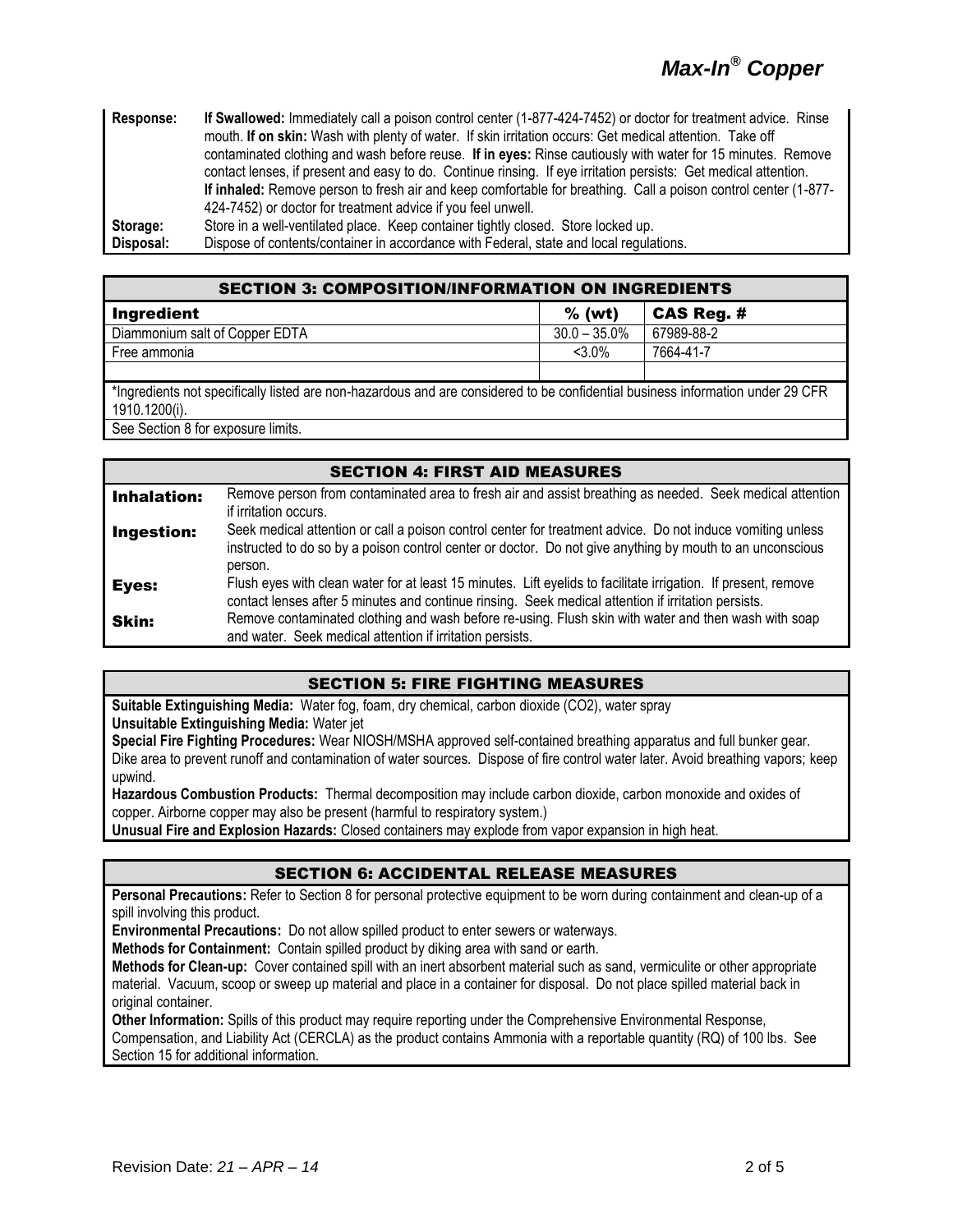#### SECTION 7: HANDLING AND STORAGE

**Handling:** Ensure adequate ventilation during handling and use. Immediately clean up spills that occur during handling. Keep containers closed when not in use. Practice good hygiene after using this material, especially before eating, drinking, smoking, using the toilet, or applying cosmetics.

**Storage:** Store in a secured area, away from children, feed and food products. Store in original container only and in a cool, well-ventilated dry place above the minimum storage temperature.

**Minimum Storage Temperature:** 40°F

**Other Precautions:** Consult Federal, state and local laws and regulations pertaining to storage.

| <b>Exposure Guidelines</b>                                                                                                     |                                                                                                 |                                 |                                 |  |
|--------------------------------------------------------------------------------------------------------------------------------|-------------------------------------------------------------------------------------------------|---------------------------------|---------------------------------|--|
| Component:                                                                                                                     | <b>OSHA PEL</b><br><b>ACGIH TLV</b>                                                             |                                 | <b>NIOSH REL</b>                |  |
| Copper dusts & mists (as                                                                                                       | 1 $mg/m3$                                                                                       | 1 $mg/m3$                       | 1 $mg/m3$                       |  |
| Cu)                                                                                                                            |                                                                                                 |                                 |                                 |  |
| Ammonia                                                                                                                        | 35 mg/m3 or 50 ppm                                                                              | 24 mg/m3 or 35 ppm 15 min. STEL | 27 mg/m3 or 35 ppm 15 min. STEL |  |
| (CAS# 7664-41-7)                                                                                                               | 8 hour TWA                                                                                      | 17 mg/m3 or 25 ppm 8 hour TWA   | 18 mg/m3 or 25 ppm 8 hour TWA   |  |
| Respiratory Protection: For most well-ventilated conditions, no respiratory protection should be needed. If airborne           |                                                                                                 |                                 |                                 |  |
| concentrations exceed permissible levels or if a pre-existing respiratory condition exists, use a NIOSH approved air-purifying |                                                                                                 |                                 |                                 |  |
| respirator with cartridges/canisters approved for general particulates.                                                        |                                                                                                 |                                 |                                 |  |
| <b>Engineering Controls:</b>                                                                                                   | Local Exhaust: Provide general or local exhaust ventilation systems to maintain airborne        |                                 |                                 |  |
|                                                                                                                                | concentrations below OSHA PELs or other specified exposure limits. Local exhaust ventilation is |                                 |                                 |  |
|                                                                                                                                | preferred.                                                                                      |                                 |                                 |  |
| Protective Gloves: Wear chemically protective gloves to prevent exposure to skin.                                              |                                                                                                 |                                 |                                 |  |
| Eye Protection: Wear chemical goggles or safety glasses and full face shield. Contact lenses are not protective eye devices.   |                                                                                                 |                                 |                                 |  |
| An emergency eyewash or water supply should be readily accessible to the work area.                                            |                                                                                                 |                                 |                                 |  |
| Other Protective Clothing or Equipment: Wear long-sleeve shirt, long pants and shoes plus socks to prevent skin contact.       |                                                                                                 |                                 |                                 |  |
| Work/Hygienic Practices: Never eat, drink, nor use tobacco in work areas. Practice good hygiene after using this material,     |                                                                                                 |                                 |                                 |  |

especially before eating, drinking, smoking, using the toilet, or applying cosmetics.

#### SECTION 9: PHYSICAL AND CHEMICAL PROPERTIES

| <b>Physical State:</b>        | Liauid                          | Specific Gravity (H <sub>2</sub> O=1): | 1.19 (typical)            |
|-------------------------------|---------------------------------|----------------------------------------|---------------------------|
| Vapor Pressure (mm Hg):       | Not determined                  | Density (lbs/gallon):                  | 9.93 lbs/gallon (typical) |
| <b>Vapor Density (Air=1):</b> | Not determined                  | <b>Melting Point/Freezing Point:</b>   | Not determined            |
| Solubility in Water (wt %):   | 100%                            | <b>Boiling Point/Range:</b>            | Not determined            |
| <b>Viscosity:</b>             | Not determined                  | pH:                                    | $7.0 - 7.5$               |
| Appearance and odor:          | Blue liquid with slight ammonia | <b>Flash Point:</b>                    | Non-combustible           |
|                               | odor                            |                                        |                           |

#### SECTION 10: STABILITY AND REACTIVITY

**Reactivity:** None known

**Chemical Stability:** Product is stable at ambient temperature and pressure, under normal storage and handling conditions. **Possibility of Hazardous Reactions:** Will not occur

**Conditions to Avoid:** Excessive heat

**Incompatible Materials:** Not yet determined

**Hazardous Decomposition Products:** Thermal decomposition may include carbon dioxide, carbon monoxide and oxides of copper. Airborne copper may also be present (harmful to respiratory system.)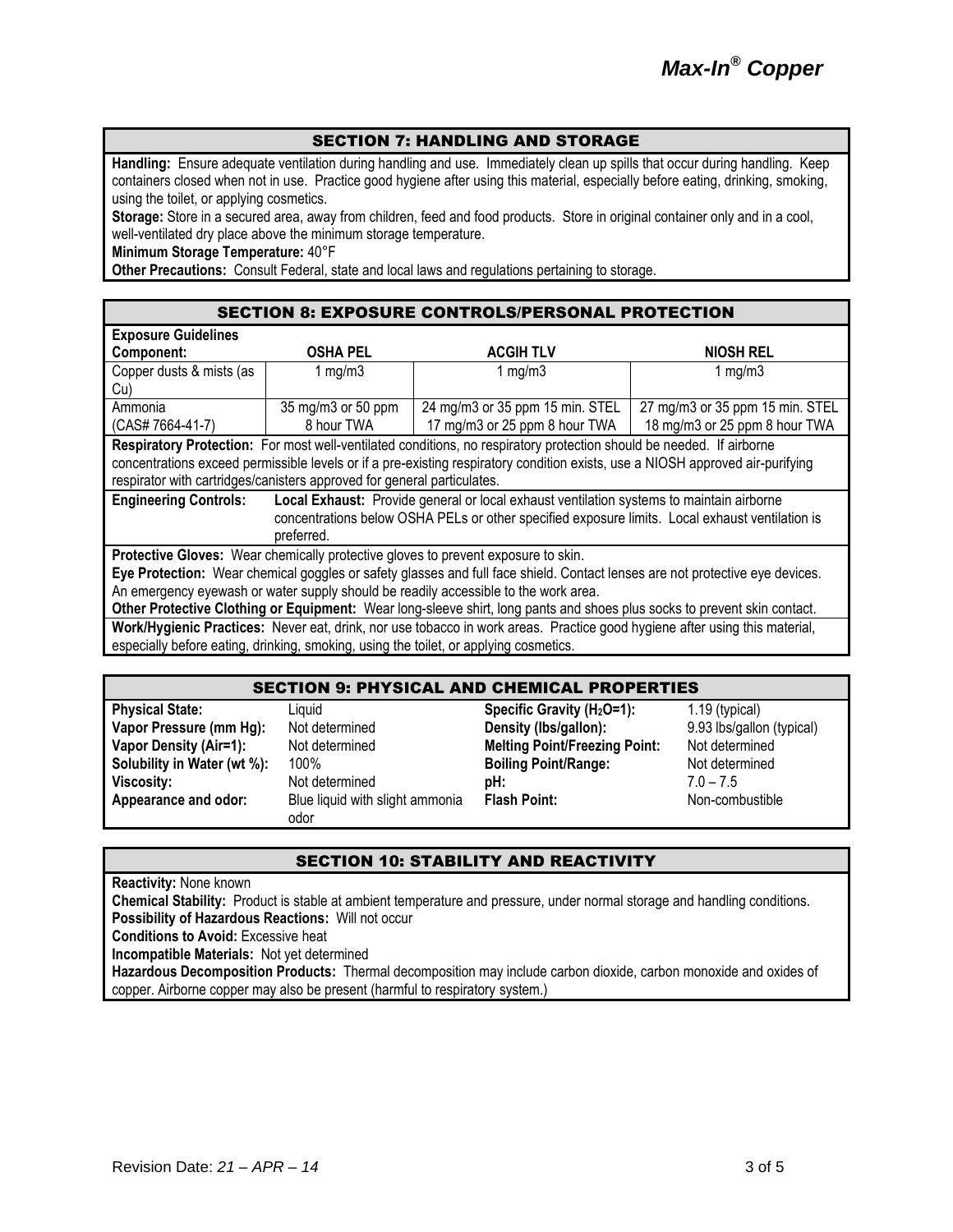#### SECTION 11: TOXICOLOGICAL INFORMATION

| <b>ACUTE TOXICITY</b>                                                                                                    |                                                                                           |  |  |
|--------------------------------------------------------------------------------------------------------------------------|-------------------------------------------------------------------------------------------|--|--|
| Eye Effects:                                                                                                             | Causes moderate but temporary irritation.                                                 |  |  |
| <b>Skin Effects:</b>                                                                                                     | Causes moderate but temporary irritation. Estimated LD50 > 5,000 mg/kg                    |  |  |
| <b>Acute Inhalation Effects:</b>                                                                                         | May cause irritation of the respiratory system and effects on the central nervous system. |  |  |
| <b>Acute Oral Effects:</b>                                                                                               | Estimated LD50 = $1699$ mg/kg                                                             |  |  |
| <b>Specific Target Organ</b>                                                                                             | Respiratory system                                                                        |  |  |
| Toxicity:                                                                                                                |                                                                                           |  |  |
| <b>CHRONIC TOXICITY</b>                                                                                                  |                                                                                           |  |  |
| <b>Chronic Effects:</b>                                                                                                  | None known                                                                                |  |  |
| Carcinogenicity:                                                                                                         | None known                                                                                |  |  |
| <b>Mutagenicity:</b>                                                                                                     | None known                                                                                |  |  |
| Teratogenicity:                                                                                                          | None known                                                                                |  |  |
| <b>Reproductive Toxicity:</b>                                                                                            | None known                                                                                |  |  |
| <b>POTENTIAL HEALTH EFFECTS:</b>                                                                                         |                                                                                           |  |  |
| Eyes: Causes moderate but temporary eye irritation.                                                                      |                                                                                           |  |  |
| Skin: Causes moderate but temporary skin irritation. Prolonged or repeated exposure may lead to reddening of skin, rash, |                                                                                           |  |  |
| dermatitis, or other skin reactions.                                                                                     |                                                                                           |  |  |
| Inhalation: May cause irritation of the respiratory system and have potential effects on the central nervous system.     |                                                                                           |  |  |
| Ingestion: Harmful if swallowed.                                                                                         |                                                                                           |  |  |

#### SECTION 12: ECOLOGICAL INFORMATION

| <b>ENVIRONMENTAL SUMMARY:</b> This product is not anticipated to be acutely toxic to aquatic organisms based upon available |                                                  |  |  |
|-----------------------------------------------------------------------------------------------------------------------------|--------------------------------------------------|--|--|
| component data.                                                                                                             |                                                  |  |  |
| <b>ECOTOXICITY DATA:</b>                                                                                                    |                                                  |  |  |
| <b>Fish Acute and Prolonged Toxicity:</b>                                                                                   | Estimated 96hr LC50 = 16 mg/L                    |  |  |
| <b>Aquatic Invertebrate Acute Toxicity:</b>                                                                                 | Estimated 48hr EC50 for Daphnia magna = 257 mg/L |  |  |
| Estimated 72hr EC50 for algae = $1,817$ mg/L<br><b>Aquatic Plant Toxicity:</b>                                              |                                                  |  |  |
| <b>Bird Acute and Prolonged Toxicity:</b>                                                                                   | Not determined                                   |  |  |
| <b>Honeybee Toxicity:</b>                                                                                                   | Not determined                                   |  |  |
| <b>ENVIRONMENTAL EFFECTS:</b>                                                                                               |                                                  |  |  |
| <b>Soil Absorption/Mobility:</b>                                                                                            | Not determined                                   |  |  |
| Persistence and degradability:                                                                                              | Not determined                                   |  |  |
| <b>Bioaccumulative Potential:</b>                                                                                           | Not determined                                   |  |  |
| Other adverse effects:                                                                                                      | Not determined                                   |  |  |

### SECTION 13: DISPOSAL CONSIDERATIONS

**Waste:** Dispose of in accordance with applicable Federal, state and local laws and regulations. **Container:** Triple rinse and recycle the container or dispose of in accordance with Federal, state and local laws and regulations. **RCRA Characteristics:** It is the responsibility of the individual disposing of this product to determine the RCRA classification and hazard status of the waste.

|                  | <b>SECTION 14: TRANSPORT INFORMATION</b>                                                                                                                                                                                                                                                                |
|------------------|---------------------------------------------------------------------------------------------------------------------------------------------------------------------------------------------------------------------------------------------------------------------------------------------------------|
| DOT:<br>(Ground) | This product is not regulated by the U.S. Department of Transportation as a hazardous material for ground<br>shipment in quantities less than 335 gallons. For quantities greater than or equal to 335 gallons:<br>UN3082, Environmentally hazardous substance, liquid, n.o.s. (Ammonia), 9, PG III, RQ |
| IMDG:<br>(Sea)   | This product is not regulated as a hazardous material under the IMDG code.                                                                                                                                                                                                                              |
| IATA:<br>(Air)   | This product is not regulated by IATA as a hazardous material for air shipment in quantities less than 335 gallons.<br>For quantities greater than or equal to 335 gallons:<br>UN3082, Environmentally hazardous substance, liquid, n.o.s. (Ammonia), 9, PG III, RQ                                     |
| TDG:<br>(Canada) | This product is not regulated as a hazardous material under TDG for ground shipment within Canada.                                                                                                                                                                                                      |